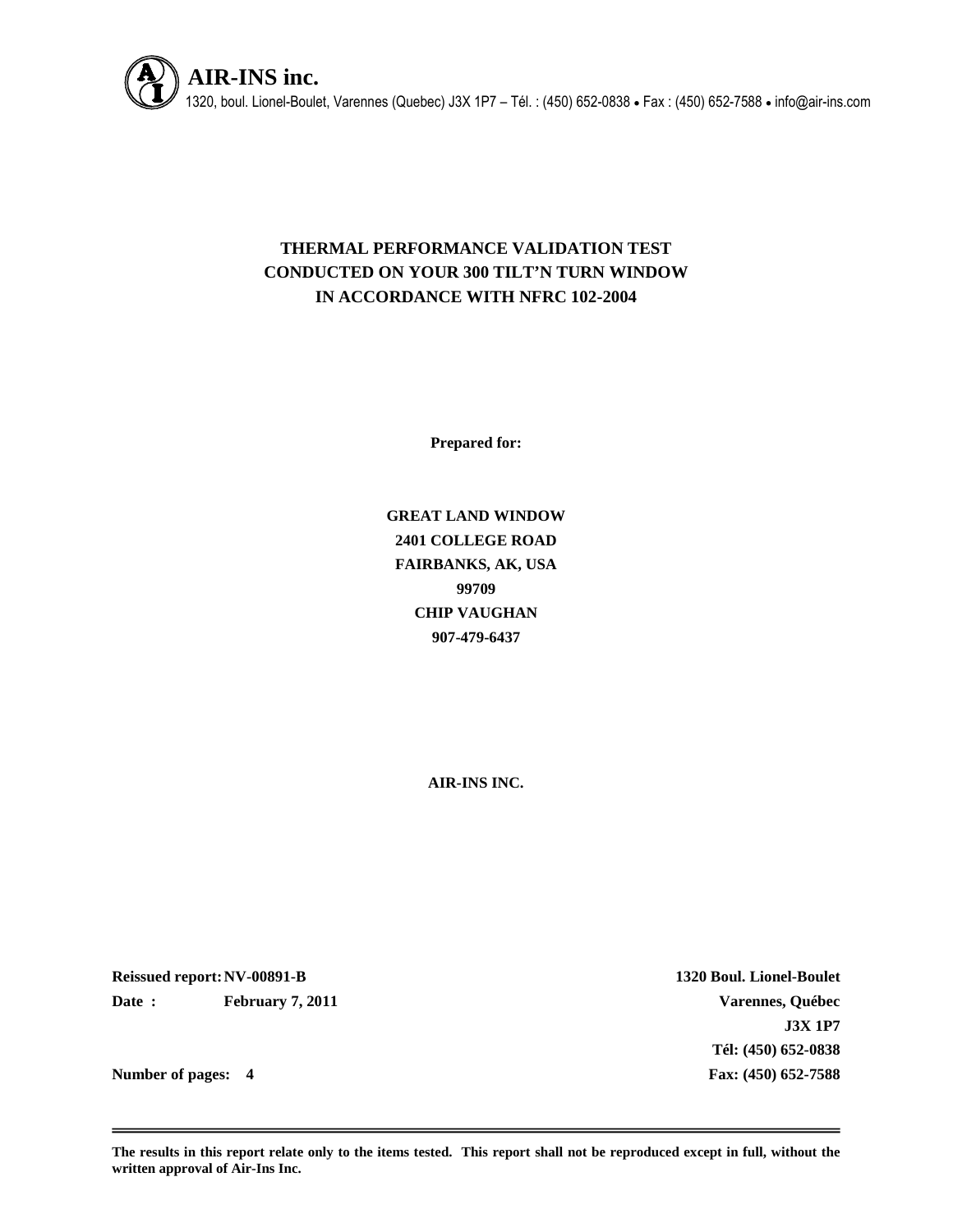

# **TABLE OF CONTENTS**

| 2.0 |  |
|-----|--|
| 3.0 |  |
| 4.0 |  |
| 5.0 |  |
| 6.0 |  |

#### APPENDIX A: DRAWINGS AND PRODUCT INFORMATIONS

**The results in this report relate only to the items tested. This report shall not be reproduced except in full, without the written approval of** *Air-Ins Inc.*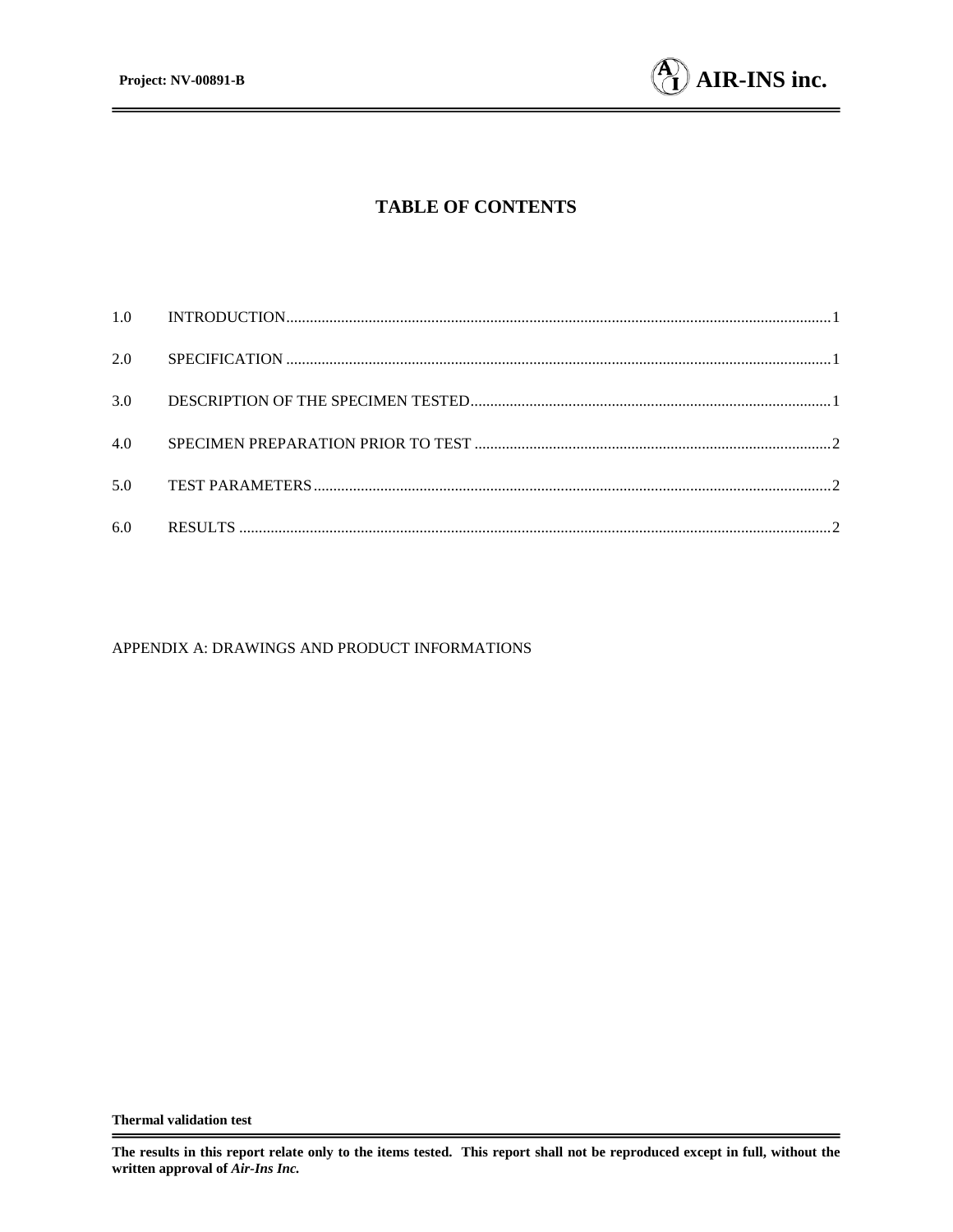# **1.INTRODUCTION**

This report is reissued for initial certification to *Great Land Window* with the authorization of *Inline Fiberglass*. Consequently, no test sample was submitted. Initially *Air-Ins Inc.* Laboratories has been retained by *Inline Fiberglass Ltd.* to test a casement window in accordance with NFRC 102-2004 Procedure for Measuring the Steady-State Thermal Transmittance of Fenestration Systems, 2004 edition. The sample components and manufacturing are documented in section 3.0.

Ratings included in this report are for submittal to an NFRC-licensed IA for certification purposes and are not meant to be used for labelling purposes. Only those values identified on a valid Certification Authorization Report (CAR) are to be used for labelling purposes.

# **2.SPECIFICATION**

NFRC 102-2004 Procedure for Measuring the Steady-State Thermal Transmittance of Fenestration Systems, 2004 edition

# **3.DESCRIPTION OF THE TESTED SPECIMEN**

| Type:                              | Production Line                                  |              |                                                              |
|------------------------------------|--------------------------------------------------|--------------|--------------------------------------------------------------|
| <b>Operator Type: CSSV</b>         |                                                  |              |                                                              |
| <b>Submitted for:</b>              | Initial certification                            |              |                                                              |
| Size:                              | 600 mm W. x 1500 mm H. (23.62" x 59.06")         |              |                                                              |
| Model:                             | 300 Tilt'N Turn                                  |              |                                                              |
| <b>Frame Material: FG</b>          |                                                  |              |                                                              |
| <b>Glazing:</b>                    |                                                  |              |                                                              |
|                                    | Type:                                            |              | Quadruple Sealed Unit                                        |
|                                    | Total thickness:                                 |              | $35,21$ mm $(1.40)$                                          |
|                                    | *Type of glass:                                  |              | Glass 1: 4,03 mm $(0.16)$ Low-e S-2 e=0.04                   |
|                                    |                                                  |              | Glass 2: Film (*HMTC88) Low-e S-3 e=0.13, S-4 e=0.11         |
|                                    |                                                  |              | Glass 3: Film (*HMTC88) Low-e S-5 e=0.13, S-6 e=0.11         |
|                                    |                                                  |              | Glass 4: 4,03 mm $(0.16)$ Low-e S-7 e=0.04                   |
|                                    | Gap thickness:                                   |              | Gap 1: $9,05$ mm $(0.36)$                                    |
|                                    |                                                  |              | Gap 2: 9,05 mm (0.36")                                       |
|                                    |                                                  |              | Gap 3: 9,05 mm (0.36")                                       |
|                                    | *Type of spacer:                                 |              | Steel spacer (CS-D)                                          |
|                                    | *Design gas fill:                                | Krypton      |                                                              |
|                                    | *Filling technique:                              | Single Probe |                                                              |
|                                    | *Gas concentration:                              |              | 10% Air, 90% Krypton                                         |
|                                    | *Data obtained by the manufacturer               |              |                                                              |
| Date of test:                      |                                                  |              | September 19, 2007                                           |
| <b>Thermal Transmittance (Us):</b> |                                                  |              | 1,35 W/(m <sup>2</sup> C) (0.24 BTU/(hr ft <sup>2</sup> °F)) |
|                                    | <b>Standardized Thermal Transmittance (Ust):</b> |              | 1,34 W/(m <sup>2</sup> C) (0.24 BTU/(hr ft <sup>2</sup> °F)) |
| Thermal validation test            |                                                  |              |                                                              |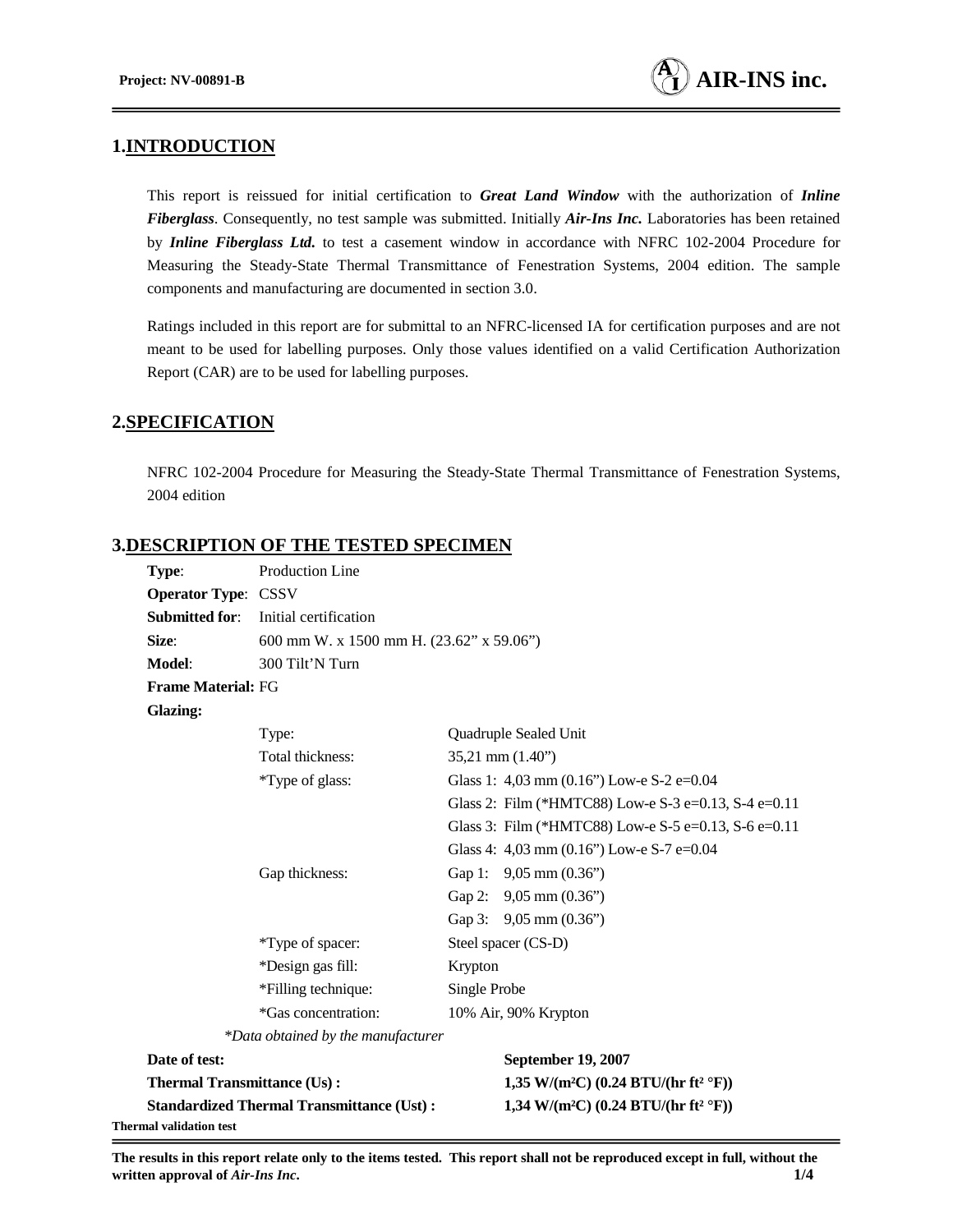#### **4.SPECIMEN PREPARATION PRIOR TO TEST**

The test specimen was preconditioned at ambient laboratory conditions prior to the test. The surround panel-tospecimen interfaces were sealed with a non-reflective tape. The specimen was sealed on the exterior with a non-reflective tape.

### **5.TEST PARAMETERS**

Tests to determine the Standardized Thermal Transmittance (Ust) of the specimen were performed in the guarded hot box located at Varennes, Quebec. The most recent calibration of the hot box apparatus was in August 01, 2007. The thermal performance evaluations were completed in accordance with the NFRC Test Procedure using a dynamic wind perpendicular to the specimen on the weather side and simulated natural convection on the room side. A zero static pressure differential was maintained across the specimen during the test by pressurizing the guard box on the room side. Data was collected over two successive 2 hour periods after 4 hours of steady state conditions as defined in section 5.2.1.A of the NFRC Test Procedure.

### **6.RESULTS**

| <b>Measured Test Data</b>                                               |                |                |                  |                  |  |                 |
|-------------------------------------------------------------------------|----------------|----------------|------------------|------------------|--|-----------------|
| <b>Glass Thickness and Glazing Deflection</b>                           | (Metric units) |                | (Imperial Units) |                  |  |                 |
| 1. Glazing Deflection Before Test:                                      | 0.40           | mm             | $\left($         | 0.02             |  | inch            |
| 2. Glazing Deflection During Test:                                      | 1.59           | mm             |                  | 0.06             |  | inch            |
| <b>Heat Flows</b>                                                       |                | (Metric units) |                  | (Imperial Units) |  |                 |
| 1. Total Measured Input into Metering Box (Qtotal):                     | 94.64          | W              |                  | 323.22           |  | BTU/hr          |
| 2. Surround Panel Heat Flow $(Q_{\text{sp}})$ :                         | 57.53          | W              |                  | 196.48           |  | BTU/hr          |
| 3. Metering Box Wall Heat Flow $(Q_{mb})$ :                             | $-4.63$        | W              | $\overline{(\ }$ | $-15.80$         |  | BTU/hr          |
| 4. Flanking Loss Heat Flow $(Q_f)$ :                                    | $-5.55$        | W              |                  | $-18.94$         |  | BTU/hr          |
| 5. Net Specimen Heat Loss $(Q_s)$ :                                     | 47.28          | W              |                  | 161.48           |  | BTU/hr          |
| <b>Areas</b>                                                            | (Metric units) |                | (Imperial Units) |                  |  |                 |
| 1. Test Specimen Projected Area $(A_s)$ :                               | 0.90           | m <sup>2</sup> |                  | 9.69             |  | ft <sup>2</sup> |
| 2. Test Specimen Interior Total (3-D) Surface Area $(Aint)$ :           | 0.94           | m <sup>2</sup> |                  | 10.13            |  | ft <sup>2</sup> |
| 3. Test Specimen Exterior Total (3-D) Surface Area (A <sub>ext</sub> ): | 1.02           | m <sup>2</sup> |                  | 10.97            |  | ft <sup>2</sup> |
| 4. Metering Box Opening Area (Amb):                                     | 5.75           | m <sup>2</sup> |                  | 61.84            |  | ft <sup>2</sup> |
| 5. Metering Box Baffle Area $(Abl)$ :                                   | 5.40           | m <sup>2</sup> |                  | 58.11            |  | ft <sup>2</sup> |
| 6. Surround Panel Interior Exposed Area (Asp):                          | 4.85           | m <sup>2</sup> |                  | 52.15            |  | ft <sup>2</sup> |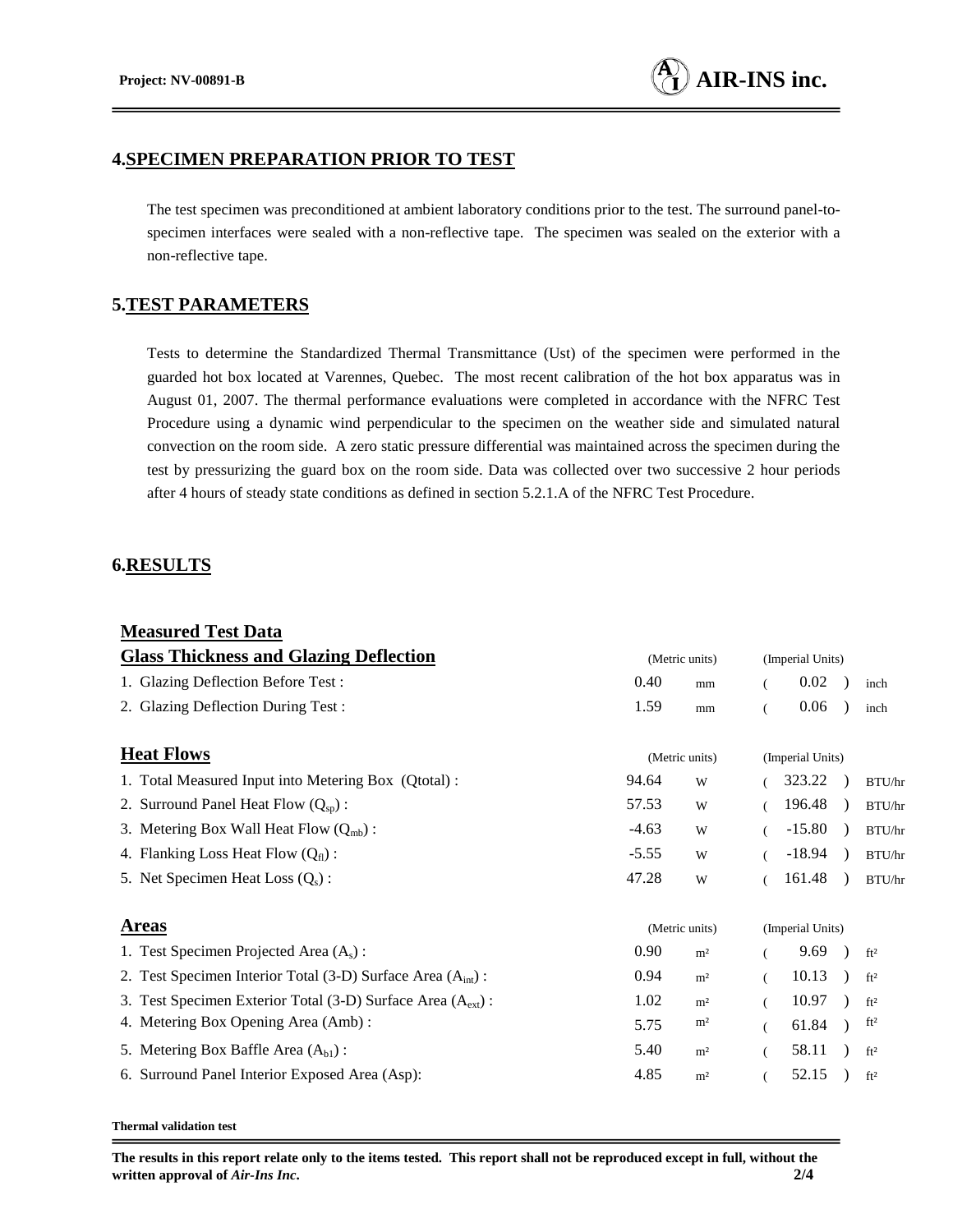

| <b>Test Conditions</b>                                               | (Metric units)               |                                         |          | (Imperial Units) |               |                                           |  |
|----------------------------------------------------------------------|------------------------------|-----------------------------------------|----------|------------------|---------------|-------------------------------------------|--|
| 1. Average Metering Room Air Temperature :                           | 21.03                        | $^{\circ}C$                             |          | 69.86            |               | $\mathrm{^{\circ}F}$                      |  |
| 2. Average Cold Side Air Temperature :                               | $-17.95$                     | $^{\circ}C$                             | (        | $-0.32$          | $\lambda$     | $\mathrm{^{\circ}F}$                      |  |
| 3. Average Guard/Environmental Air Temperature :                     | 21.98                        | $^{\circ}\mathrm{C}$                    | (        | 71.56            | $\rightarrow$ | $\mathrm{^{\circ}F}$                      |  |
| 4. Metering Room Maximum Relative Humidity:                          | 12.16                        | $\%$                                    | $\left($ | 12.16            | $\lambda$     | $\%$                                      |  |
| 5. Measured Cold Side Wind Velocity:                                 | 14.79                        | km/h                                    | $\left($ | 9.19             | $\rightarrow$ | mph                                       |  |
| 6. Measured Metering Side Wind Velocity:                             | 2.00                         | km/h                                    | $\left($ | 1.24             |               | mph                                       |  |
| 7. Measured Maximum Static Pressure Difference Across Specimen :     | 0.71                         | Pa                                      | (        | 0.01             |               | psf                                       |  |
| <b>Surface Temperature Data</b>                                      | (Metric units)               |                                         |          | (Imperial Units) |               |                                           |  |
| 1. Area-Weighted Surround Panel Warm Side Surface Temperature:       | 19.87                        | $^{\circ}C$                             |          | 67.77            |               | $\mathrm{^{\circ}F}$                      |  |
| 2. Area-Weighted Surround Panel Cold Side Surface Temperature :      | $-17.30$                     | $^{\circ}\mathrm{C}$                    | (        | 0.86             |               | $\rm ^{\circ}F$                           |  |
| <b>Results</b>                                                       | (Metric units)               |                                         |          | (Imperial Units) |               |                                           |  |
| 1. Thermal Transmittance of Test Specimen $(U_s)$ :                  | 1.35                         | W/(m <sup>2</sup> C)                    |          | 0.24             |               | BTU/(hrft <sup>2o</sup> F)                |  |
| 2. Standardized Thermal Transmittance of Test Specimen $(Ust)$ :     | 1.34                         | W/(m <sup>2</sup> C)                    | (        | 0.24             |               | $BTU/(hrft^{2\circ}F)$                    |  |
| <b>Calculated Test Data,</b>                                         |                              |                                         |          |                  |               |                                           |  |
| <b>Method B (Equivalent CTS Method):</b>                             |                              | (Metric units)                          |          | (Imperial Units) |               |                                           |  |
| 1. Emittance of Glass $(e_1)$ :                                      | 0.84                         |                                         |          | 0.84             |               |                                           |  |
| 2. Warm Side Baffle Emittance (eb1):                                 | 0.91                         |                                         |          | 0.91             |               |                                           |  |
| 3. Equivalent Warm Side Surface Temperature:                         | 13.69                        | $^{\circ}C$                             | - (      | 56.65            | $\lambda$     | $\mathrm{^{\circ}F}$                      |  |
| 4. Equivalent Weather Side Surface Temperature:                      | $-16.15$                     | $^{\circ}C$                             | $\left($ | 2.94             |               | $\rm ^{\circ}F$                           |  |
| 5. Warm Side Baffle Surface Temperature:                             | 20.85                        | $^{\circ}C$                             | $\left($ | 69.53            | $\lambda$     | $\mathrm{^{\circ}F}$                      |  |
| 6. Measured Warm Side Surface Conductance $(h_I)$ :                  | 7.16                         | W/(m <sup>2</sup> C)                    | - (      | 1.26             | $\rightarrow$ | $BTU/(hrft^{2°}F)$                        |  |
| 7. Measured Weather Side Surface Conductance $(h_{II})$ :            | 29.06                        | W/(m <sup>2</sup> C)                    | $\left($ | 5.12             | $\rightarrow$ | BTU / (hrft <sup>2</sup> F)               |  |
| 8. Test Specimen Thermal Conductance $(C_s)$ :                       | 1.76                         | W/(m <sup>2</sup> C)                    | $\left($ | 0.31             | $\rightarrow$ | $BTU/(hrft^{2}F)$                         |  |
| 9. Convection Coefficient (K):                                       | 1.61                         | W/<br>$(\mathrm{m}^2\mathrm{C}^{1,25})$ | $\left($ | 0.28             |               | BTU/<br>$(\rm h r f t^{2\circ} F^{1,25})$ |  |
| 10. Radiative Test Specimen Heat Flow $(Q_{r1})$ :                   | 29.01                        | W                                       |          | 99.09            |               | BTU/hr                                    |  |
| 11. Conductive Test Specimen Heat Flow (Q <sub>c1</sub> ):           | 18.27                        | W                                       |          | 62.39            | $\lambda$     | BTU/hr                                    |  |
| 12. Radiative Heat Flux of Test Specimen $(q_{r1})$ :                | 32.24                        | W/m <sup>2</sup>                        | €        | 10.23            |               | BTU/(hrft <sup>2</sup> )                  |  |
| 13. Convective Heat Flux of Test Specimen $(q_{c1})$ :               | 20.30                        | W/m <sup>2</sup>                        |          | 6.44             |               | BTU/(hrft <sup>2</sup> )                  |  |
| 14. Standardized Warm Side Surface Conductance $(h_{st})$ :          | 6.84                         | W/(m <sup>2</sup> C)                    | $\left($ | 1.21             | $\rightarrow$ | BTU/(hrft <sup>2o</sup> F)                |  |
| 15. Standardized Cold Side Surface Conductance (h <sub>stII</sub> ): | 30.00                        | W/(m <sup>2</sup> C)                    |          | 5.28             |               | BTU/(hrft <sup>2o</sup> F)                |  |
| 16. Standardized Thermal Transmittance $(U_{st})$ :                  | 1.34                         | W/(m <sup>2</sup> C)                    | (        | 0.24             |               | $BTU/(hrft^{20}F)$                        |  |
| <b>Test Duration</b>                                                 |                              |                                         |          |                  |               |                                           |  |
| 1. The environmental systems were started at :                       |                              | 20:45 on 2007-09-18                     |          |                  |               |                                           |  |
| 2. The test parameters were considered stable for                    |                              |                                         |          |                  |               |                                           |  |
| two consecutive two hour test periods from:                          | 7:30 to 11:30 on 2007-09-19  |                                         |          |                  |               |                                           |  |
| 3. The thermal performance test results were derived from:           | 13:30 to 15:30 on 2007-09-19 |                                         |          |                  |               |                                           |  |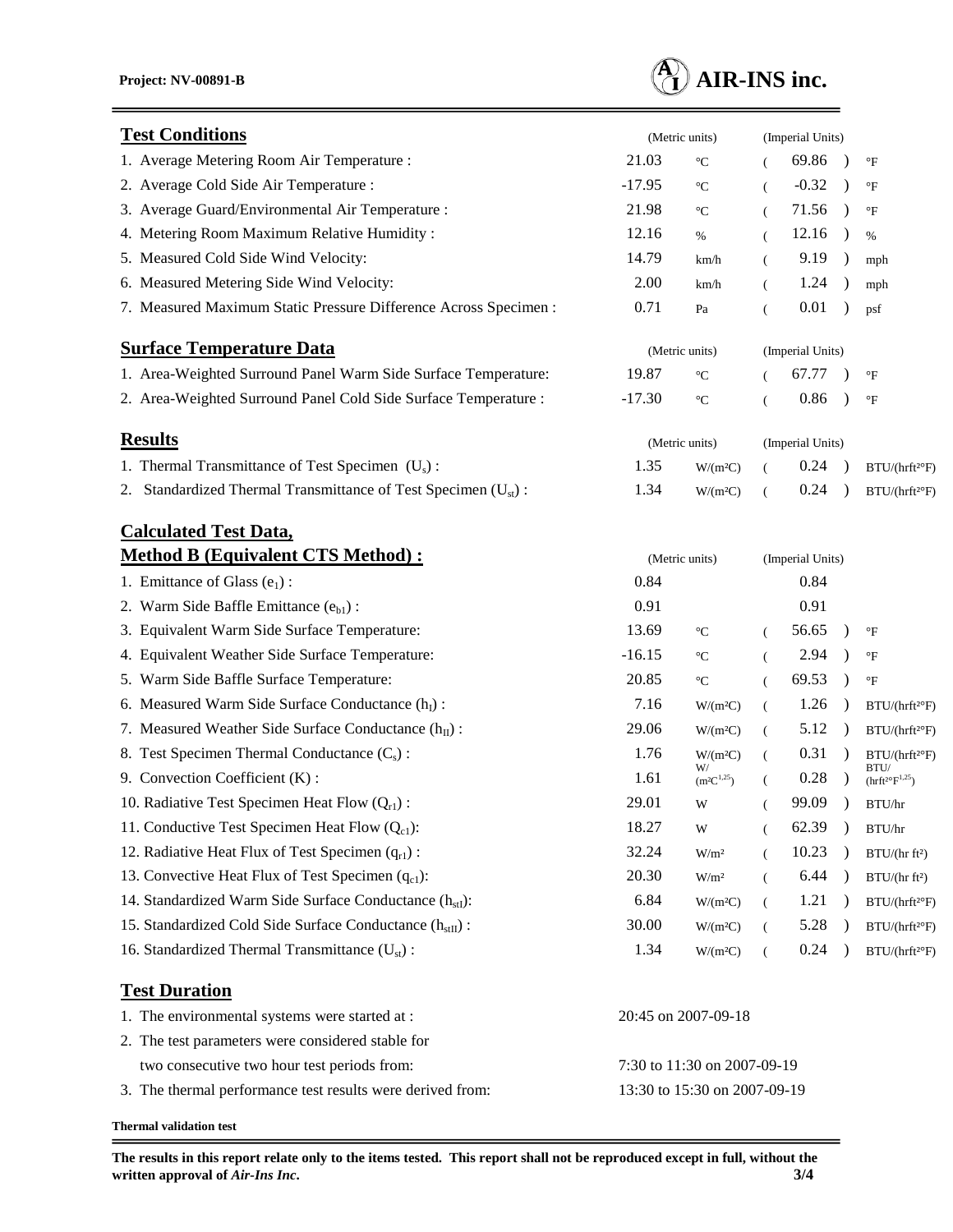

This test method does not include procedures to determine the heat flow due to either air movement through the specimen or solar radiation effects. As a consequence, the thermal transmittance results obtained do not reflect performances which may be expected from field installations due to not accounting for solar radiation, air leakage effects, and the thermal bridge effects that may occur due to the specific design and construction of the fenestration system opening. Therefore, it should be recognized that the thermal transmittance results obtained from this test method are for ideal laboratory conditions and should only be used for fenestration product comparisons and as input to thermal performance analyses which also include solar, air leakage, and thermal bridge effects.

Detailed drawings were available for laboratory records and compared to the test specimen at the time of this report. A copy of this report along with representative sections of the test specimen will be retained by Air-Ins Inc. for a period of four (4) years. The results obtained apply only to the specimen tested. Testing described in this report was conducted in full compliance with NFRC requirements.

Appendix A of this report includes drawings and information of the product.

Jac Jest Mc Mah

**Dave Deshaies McMahon.** 

**\_\_\_\_\_\_\_\_\_\_\_\_\_\_\_\_\_\_\_\_\_\_\_\_\_\_\_\_\_\_**

**Gilbert Riopel,** B.Sc. Program Director Person-in-Responsible Charge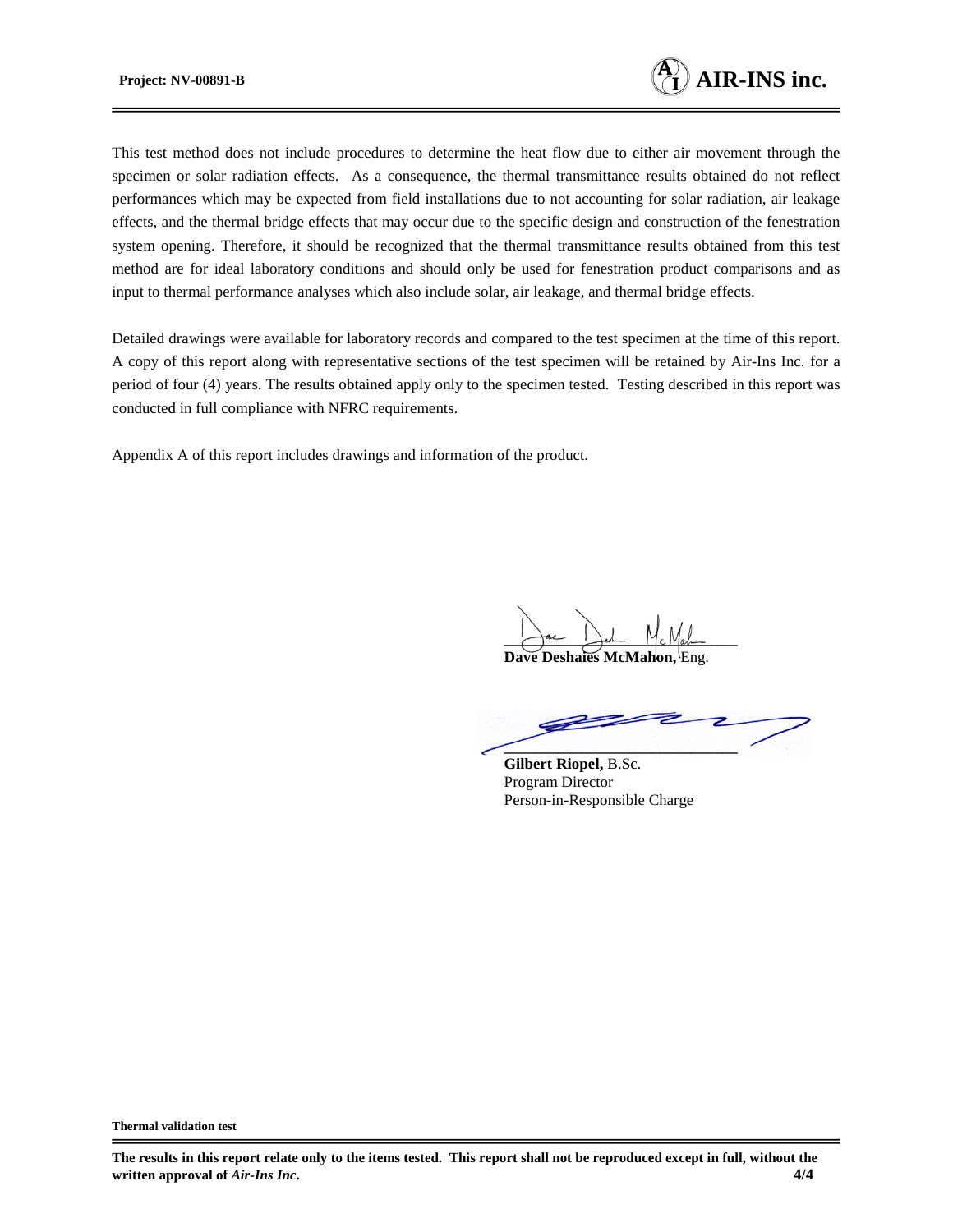

#### **APPENDIX A: DRAWINGS AND PRODUCT INFORMATIONS**

**The results in this report relate only to the items tested. This report shall not be reproduced except in full, without the written approval of** *Air-Ins Inc***.**